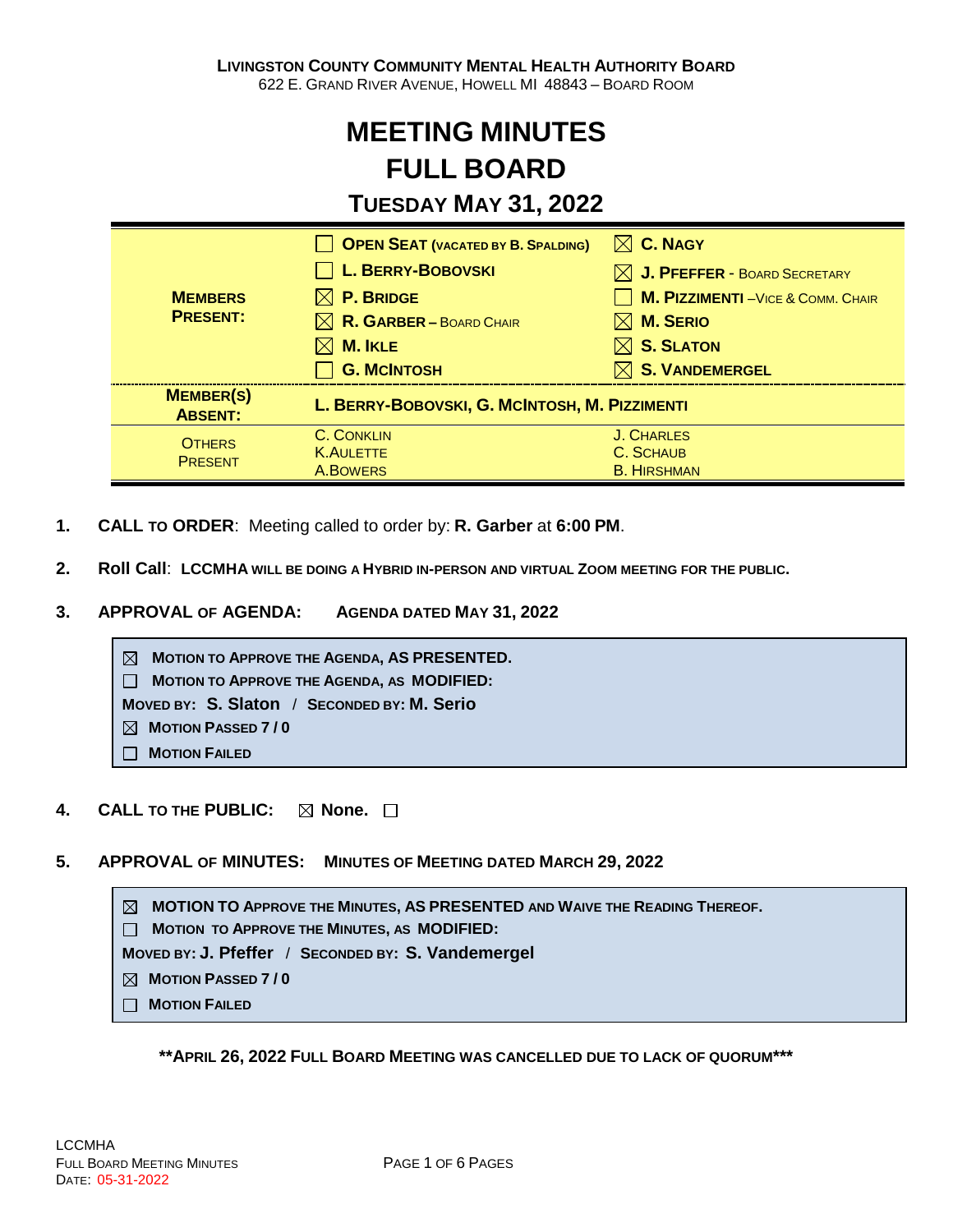### **6. BOARD ADMINISTRATION:**  $\Box$  **None**  $\boxtimes$  **Item(s) Noted Below**

- a) Per-Diem For Special Meetings / Functions:  $\boxtimes$  None  $\Box$  Items Noted Below
- b) Event Announcement(s): □ None □ Item(s) Noted Below
	- RECIPIENT RIGHTS BOARD MEMBER TRAINING ON JUNE 21, 2022 AT 6 PM AT WAYS AND MEANS COMMITTEE MEETING
	- CMHAM SUMMER CONFERENCE JUNE 7TH & 8TH AT GRAND TRAVERSE RESORT TRAVERSE CITY, MICHIGAN
- c) APPOINTMENT OF VOTING DELEGATES FOR CMHAM 2022 SUMMER CONFERENCE JUNE 7TH AND 8TH AT THE GRAND TRAVERSE RESORT TRAVERSE CITY, MI. MARY SERIO AND CONSTANCE CONKLIN WERE APPOINTED.
- d) EXECUTIVE DIRECTOR EVALUATION COMMITTEE APPOINTMENTS BY BOARD CHAIR (3 MEMBERS)

BOARD CHAIR R. GARBER APPOINTED THE FOLLOWING MEMBERS:

J. PFEFFER – COMMITTEE CHAIR

P. BRIDGE

M. SERIO

e) CMHPSM APPOINTMENT OF LIVINGSTON COUNTY CMH BOARD MEMBER(S) EFFECTIVE JULY 1, 2022-BY R. GARBER, BOARD CHAIR:

| <b>PATRICK BRIDGE</b> | 3 YEAR TERM (TERM BEGINS 11/01/2022 - EXPIRES 07/01/2025) |
|-----------------------|-----------------------------------------------------------|
| MARY <b>SERIO</b>     | 2 YEAR TERM (TERM BEGAN 07/1/2021 - EXPIRES 06/30/2024)   |
| <b>ROXANE GARBER</b>  | 1 YEAR TERM (TERM BEGAN 07/1/2020 - EXPIRES 06/30/2023)   |
| <b>SHARON SLATON</b>  | (TERM EXTENDED FROM 07/1/2022 - EXPIRES 10/31/2022)       |

#### **7. CONSENT AGENDA:**

#### **8. EXECUTIVE DIRECTOR'S REPORT:**

- a) RPC / FY21 Audited Financial Statements Presentation by C. Schaub and B. Hirschman / Informational
- b) Delegated Contract Approach April & May, 2022 Report / Informational
- c) Wait List Update / Informational
- d) Agency & Community Updates / Informational

#### **9. WAYS & MEANS COMMITTEE – MOTION RECOMMENDATIONS:**

a) **FY22 FINANCE AND PROJECTIONS REPORT – INFORMATIONAL**

#### b) **CMHPSM - FY22 MASTER GRANT AND PROJECT AGREEMENT – CLUBHOUSE BLOCK GRANT FUNDING AND PURCHASE OF SIS ASSESSMENTS, AND BEHAVIORAL HEALTH HOME**

Discussion was held.

#### **MOVED BY: S. Slaton** / **SECONDED BY: M. Ikle**

Motion to approve FY22 Master Grant and Project Agreement between the Community Mental Health Partnership of Southeast Michigan and Livingston County Community Mental Health Authority at rates presented. Effective 10/1/2021 to 9/30/2022.

- **MOTION PASSED 8 / 0**  $\boxtimes$
- $\Box$ **MOTION FAILED**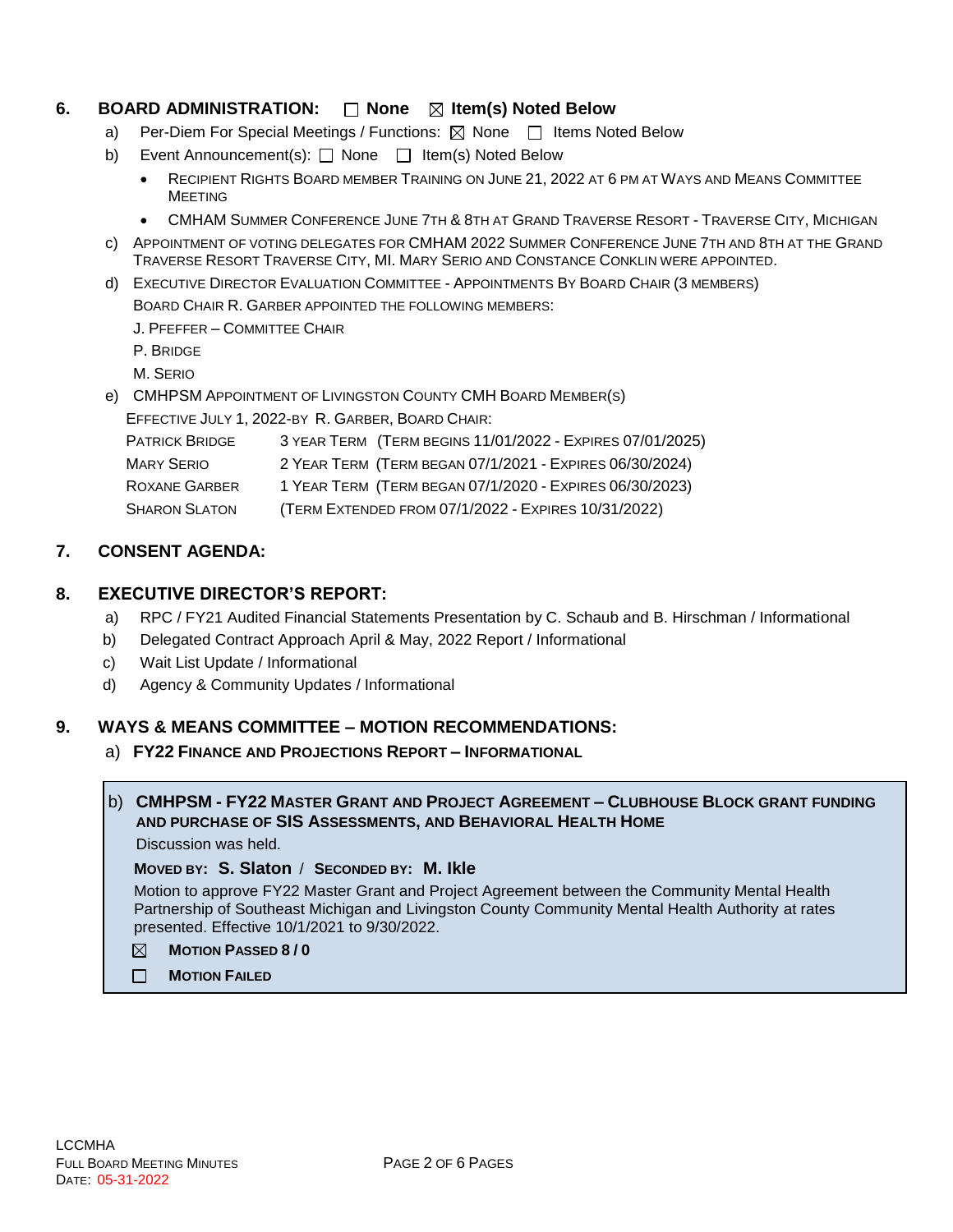#### c) **CMHPSM - FY22 SUD CONTRACT**

Discussion was held.

#### **MOVED BY: M. Serio** / **SECONDED BY: S. Slaton**

Motion to approve FY22 Contract #C22027 – SUD Funding for services between the Community Mental Health Partnership of Southeast Michigan and Livingston County Community Mental Health Authority, as presented. Effective 10/1/2021 to 9/30/2022.

- $\boxtimes$ **MOTION PASSED 8 / 0**
- $\Box$ **MOTION FAILED**

#### d) **CMHPSM - FY22 SUD CONTRACT AMENDMENT**

Discussion was held.

#### **MOVED BY: S. Slaton** / **SECONDED BY: S. Vandemergel**

Motion to approve Amendment #1 to the FY22 Contract #C22027 – SUD Funding for services between the Community Mental Health Partnership of Southeast Michigan and Livingston County Community Mental Health Authority, as presented. Effective 10/1/2021 to 9/30/2022.

**MOTION PASSED 8 / 0** ⊠

**MOTION FAILED**  $\Box$ 

#### e) **THOMAS AND PATRICIA BROCK LEASE AGREEMENT AMENDMENT BETWEEN LCCMHA FOR THE BRIARWOOD GROUP HOME - RATE INCREASE**

Discussion was held.

#### **MOVED BY: S. Vandemergel** / **SECONDED BY: J. Pfeffer**

Motion to approve a lease agreement amendment between LCCMHA and Thomas and Patricia Brock for the Briarwood Group Home at 1746 Triangle Lake Rd., Howell, MI 48843, as presented. Effective: 7/1/2022 and ongoing until amended or terminated.

#### **MOTION PASSED 8 / 0** ⊠

 $\Box$ **MOTION FAILED**

#### f) **FY22 HOPE NETWORK WEST MICHIGAN FOR SUPPORTED EMPLOYMENT SERVICES**

Discussion was held.

#### **MOVED BY: S. Slaton** / **SECONDED BY: S. Vandemergel**

Motion to approve FY22 Contract between LCCMHA and Hope Network West Michigan for Supported Employment services at rates presented. Effective 6/1/2022 to 9/30/2022.

- **MOTION PASSED 8 / 0**  $\boxtimes$
- $\Box$ **MOTION FAILED**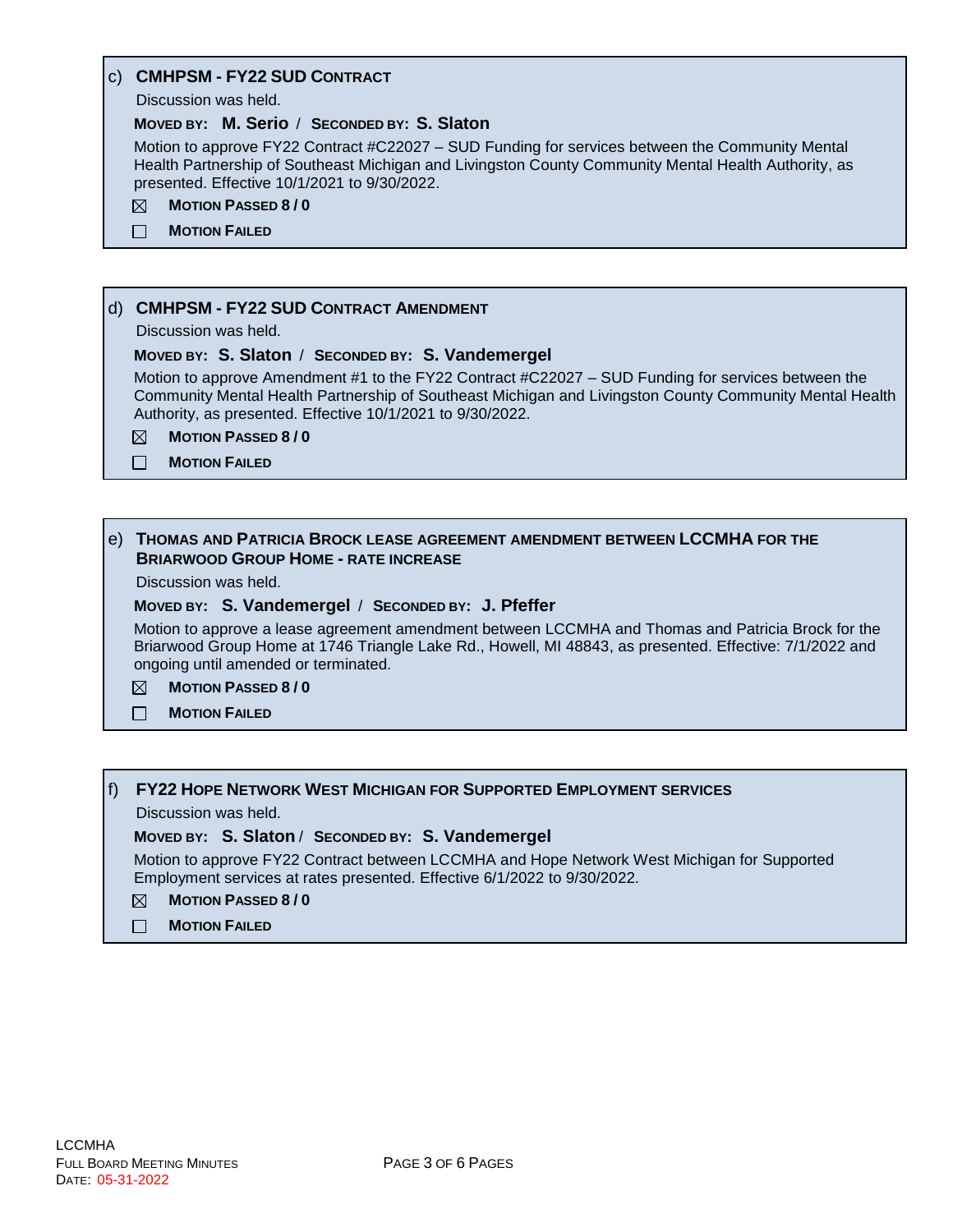#### g) **FY22 CENTER FOR HEALTHCARE AND TRANSFORMATION (CHRT) FOR MENTAL HEALTH FIRST AID** Discussion was held.

#### **MOVED BY: S. Slaton** / **SECONDED BY: S. Vandemergel**

Motion to approve the Subcontract Agreement between the Center for Healthcare and Transformation and Livingston County Community Mental Health Authority for Mental Health First Aid in the amount of \$9,032.00. Effective 10/1/2021 to 9/30/22.

- ⊠ **MOTION PASSED 8 / 0**
- $\Box$ **MOTION FAILED**

#### h) **MEMO: FY22 PASS THROUGH PROVIDER STABILIZATION FUNDING**

Discussion was held.

#### **MOVED BY: M. Serio** / **SECONDED BY: J. Pfeffer**

Motion to funding in the amount not to exceed \$549,766.84 as a rate adjuster payment pass through to the providers who provide the service codes listed above to assist the provider network in delivering essential face-to-face services. Effective 5/31/2022.

- **MOTION PASSED 8 / 0**
- **MOTION FAILED**

#### i) **FY21 AND FY22 BEACON SPECIALIZED LIVING SERVICES CONTRACT AMENDMENT #4**

Discussion was held.

#### **MOVED BY: S. Vandemergel** / **SECONDED BY: M. Ikle**

Motion to approve FY21 and FY22 Contract Amendment #4 between Beacon Specialized Living Services and Livingston County Community Mental Health Authority, as presented. Effective 6/1/2022 to 9/30/2022.

- $\boxtimes$ **MOTION PASSED 8 / 0**
- П. **MOTION FAILED**

#### j) **FY21 AND FY22 DR. M. RAJPUT CONTRACT AMENDMENT #2 - RATE INCREASE**

Discussion was held.

#### **MOVED BY: S. Vandemergel** / **SECONDED BY: S. Slaton**

Motion to approve FY22 Contract Amendment #2 between LCCMHA and Manzar Rajput, MD for psychiatric services/ Interim Medical Director at rates presented. Effective 6/1/2022 to 9/30/2022.

- **MOTION PASSED 8 / 0**  $\boxtimes$
- **MOTION FAILED**  $\Box$

#### k) **Executive Director Regional Policy Summary / Informational**

#### l) **CMHPSM REVISED POLICY #388: FINANCIAL FRAUD AND ABUSE**

Discussion was held.

#### **MOVED BY: M. Ikle** / **SECONDED BY: J. Pfeffer**

Motion to approve revised CMHPSM Policy #388: Financial Fraud and Abuse Policy, as presented.

- **MOTION PASSED 8 / 0**
- **MOTION FAILED**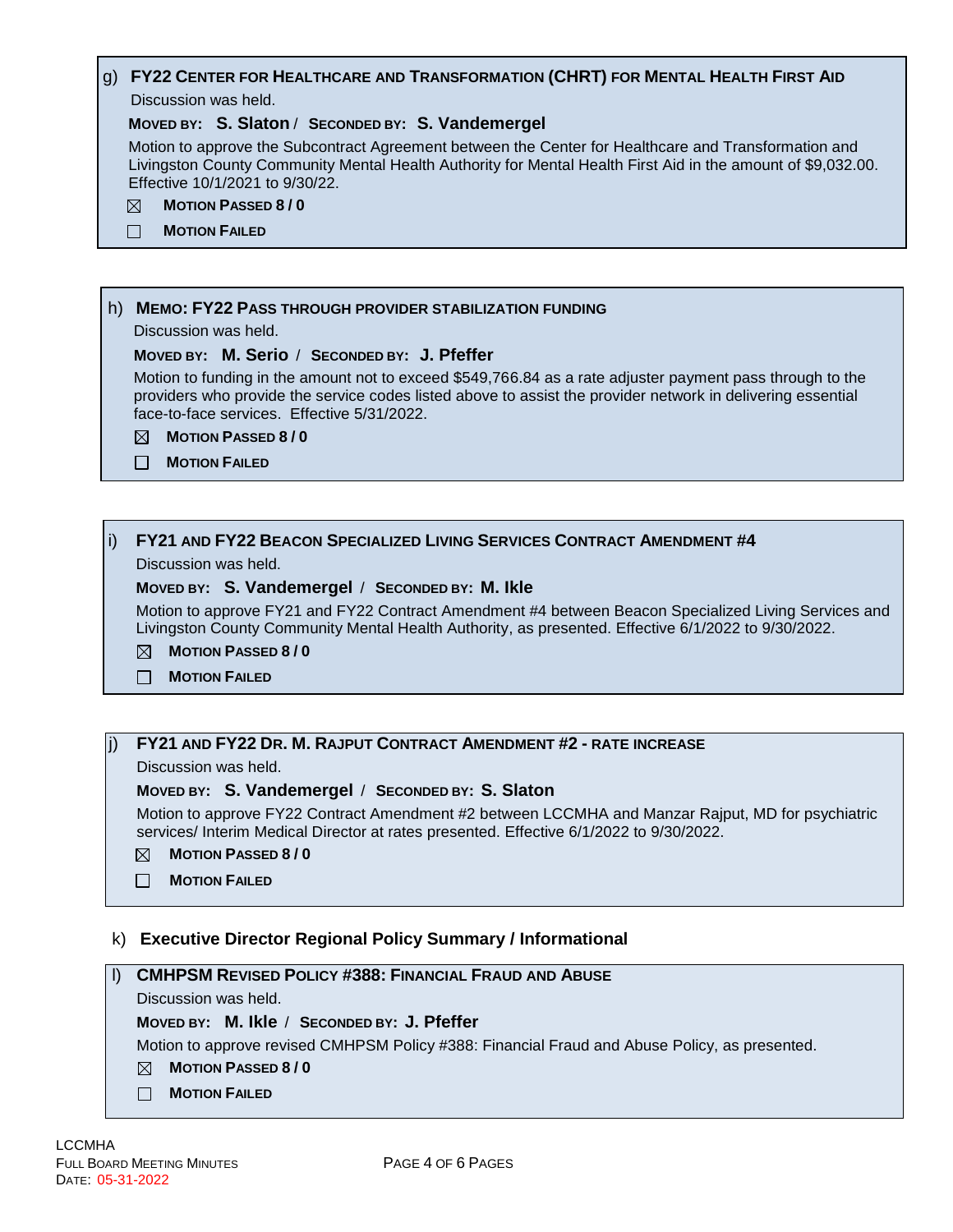#### m) **CMHPSM REVISED POLICY #389: SERVICE VERIFICATION**

Discussion was held.

**MOVED BY: J. Pfeffer** / **SECONDED BY: S. Slaton**

Motion to approve revised CMHPSM Policy #389: Service Verification Policy, as presented.

- **MOTION PASSED 8 / 0**
- **MOTION FAILED**

n) **CMHPSM REVISED POLICY #395: CLAIMS PAYMENT AND APPEAL**

Discussion was held.

#### **MOVED BY: J. Pfeffer** / **SECONDED BY: M. Ikle**

Motion to approve revised CMHPSM Policy #395: Claims Payment and Appeal Policy, as presented.

- **MOTION PASSED 8 / 0**
- **MOTION FAILED**

o) **CMHPSM REVISED POLICY #439: CONSUMER APPEALS POLICY**

Discussion was held.

#### **MOVED BY: J. Pfeffer** / **SECONDED BY: M. Serio**

Motion to approve revised CMHPSM Policy #439: Consumer Appeals Policy, as presented.

- **MOTION PASSED 8 / 0**
- **MOTION FAILED**

p) **CMHPSM REVISED POLICY #487: UTILIZATION MANAGEMENT AND REVIEW**

Discussion was held.

**MOVED BY: J. Pfeffer** / **SECONDED BY: S. Vandemergel**

Motion to approve revised CMHPSM Policy #487: Utilization Management Policy, as presented.

- **MOTION PASSED 8 / 0**
- **MOTION FAILED**